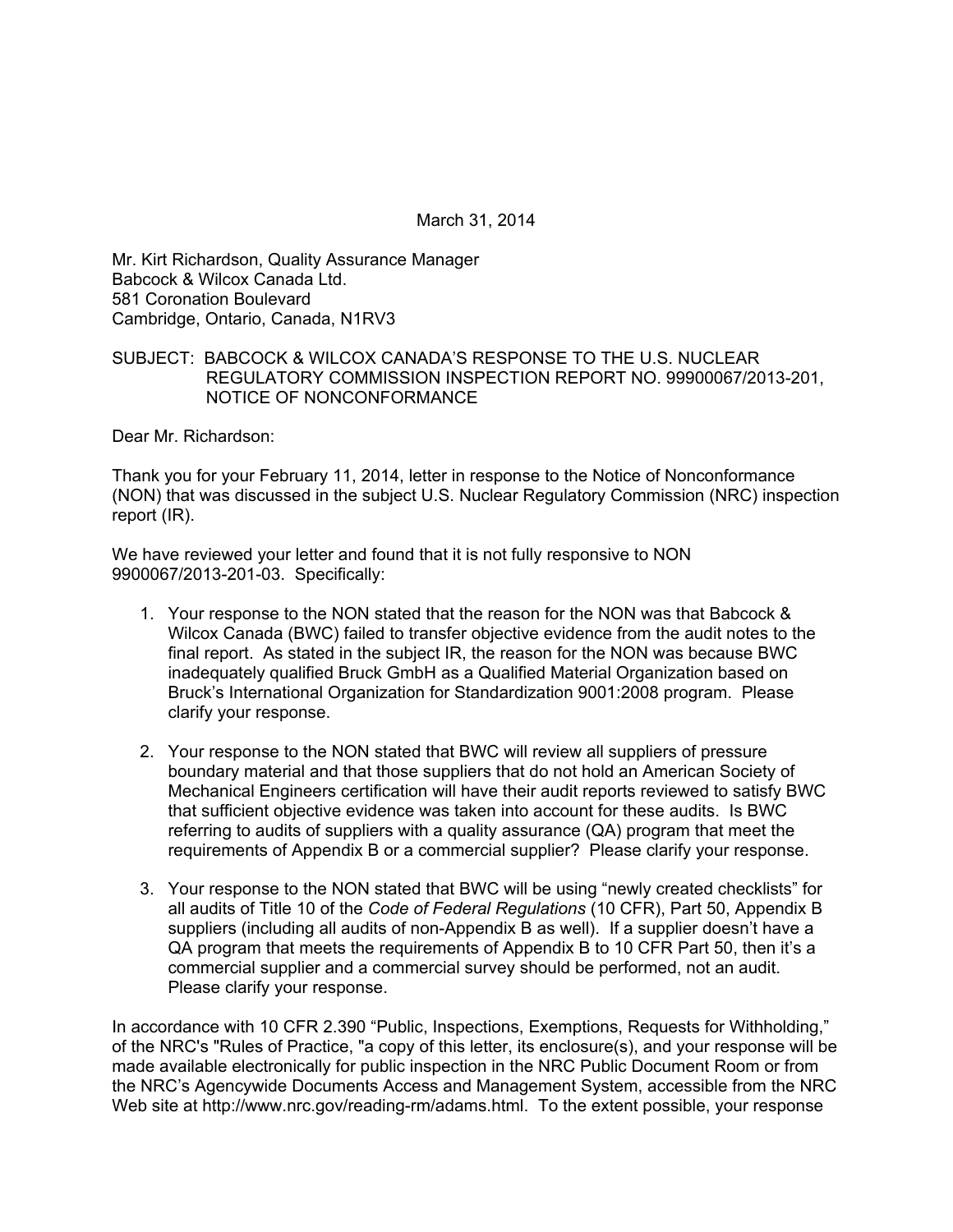# K. Richardson **- 2 -** 2 -

should not include any personal privacy, proprietary, or safeguards information so that it can be made available to the Public without redaction. If personal privacy or proprietary information is necessary to provide an acceptable response, then please provide a bracketed copy of your response that identifies the information that should be protected and a redacted copy of your response that deletes such information. If you request that such material is withheld from public disclosure, you must specifically identify the portions of your response that you seek to have withheld and provide in detail the bases for your claim (e.g., explain why the disclosure of information will create an unwarranted invasion of personal privacy or provide the information required by 10 CFR 2.390(b) to support a request for withholding confidential commercial or financial information). If safeguards information is necessary to provide an acceptable response, please provide the level of protection described in 10 CFR 73.21 "Protection of Safeguards Information: Performance Requirements."

Please contact Mr. Yamir Diaz-Castillo at 301-415-2228 or via electronic mail at Yamir.Diaz-Castillo@nrc.gov, if you have any questions or need assistance regarding this matter.

Sincerely,

### */RA/*

Edward H. Roach, Chief Mechanical Vendor Inspection Branch Division of Construction Inspection and Operational Programs Office of New Reactors

Docket No.: 99900067